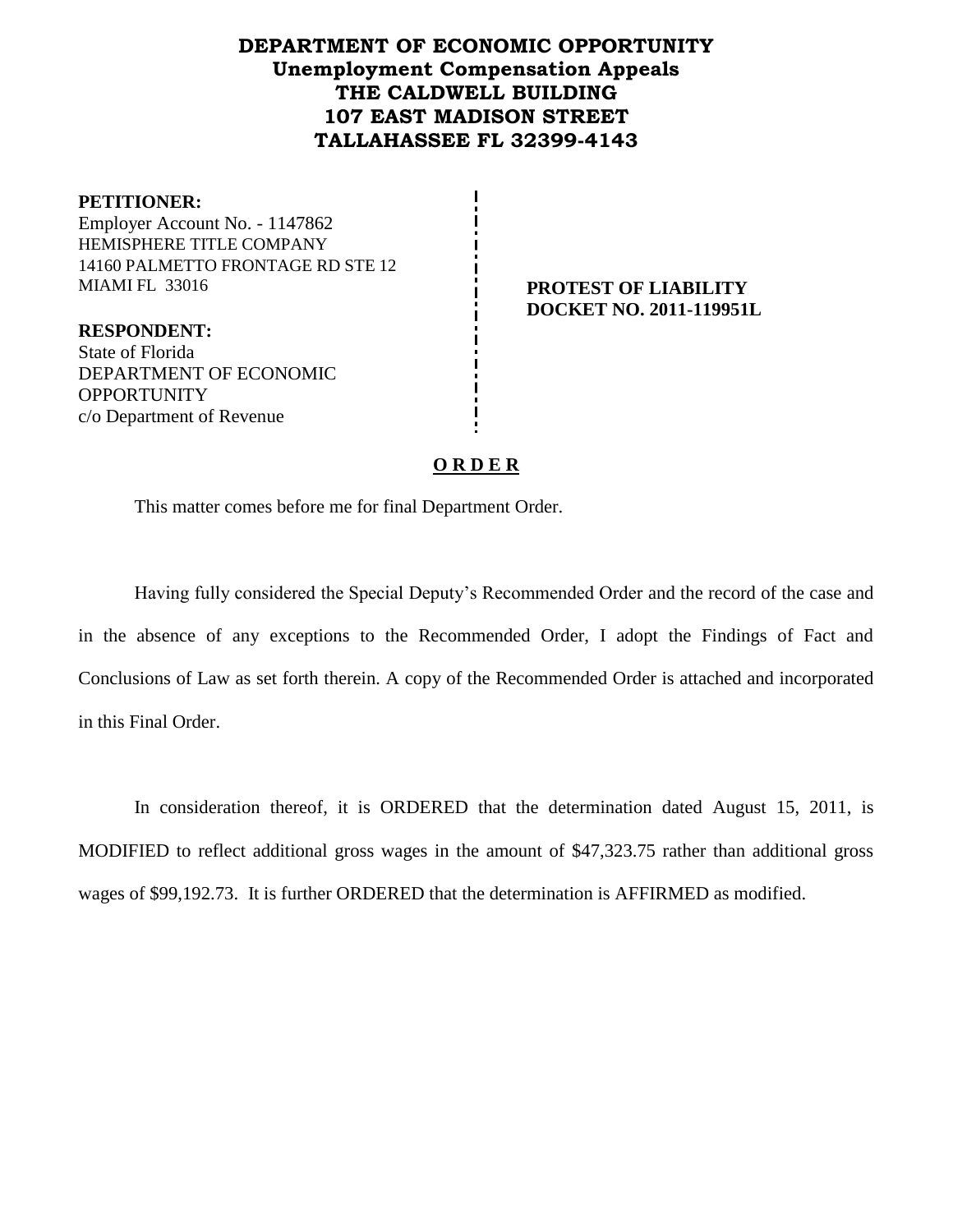#### **JUDICIAL REVIEW**

Any request for judicial review must be initiated within 30 days of the date the Order was filed. Judicial review is commenced by filing one copy of a *Notice of Appeal* with the DEPARTMENT OF ECONOMIC OPPORTUNITY at the address shown at the top of this *Order* and a second copy, with filing fees prescribed by law, with the appropriate District Court of Appeal. It is the responsibility of the party appealing to the Court to prepare a transcript of the record. If no court reporter was at the hearing, the transcript must be prepared from a copy of the Special Deputy's hearing recording, which may be requested from the Office of Appeals.

Cualquier solicitud para revisión judicial debe ser iniciada dentro de los 30 días a partir de la fecha en que la Orden fue registrada. La revisión judicial se comienza al registrar una copia de un *Apelación* con la Agencia para la Innovación de la Fuerza Laboral [*DEPARTMENT OF ECONOMIC OPPORTUNITY]* en la dirección que aparece en la parte superior de este *Orden* y una segunda copia, con los honorarios de registro prescritos por la ley, con el Tribunal Distrital de Apelaciones pertinente. Es la responsabilidad de la parte apelando al tribunal la de preparar una transcripción del registro. Si en la audiencia no se encontraba ningún estenógrafo registrado en los tribunales, la transcripción debe ser preparada de una copia de la grabación de la audiencia del Delegado Especial [*Special Deputy*], la cual puede ser solicitada de la Oficina de Apelaciones.

Nenpòt demann pou yon revizyon jiridik fèt pou l kòmanse lan yon peryòd 30 jou apati de dat ke Lòd la te depoze a. Revizyon jiridik la kòmanse avèk depo yon kopi yon *Avi Dapèl* ki voye bay DEPARTMENT OF ECONOMIC OPPORTUNITY lan nan adrès ki parèt pi wo a, lan tèt *Lòd* sa a e yon dezyèm kopi, avèk frè depo ki preskri pa lalwa, bay Kou Dapèl Distrik apwopriye a. Se responsabilite pati k ap prezante apèl la bay Tribinal la pou l prepare yon kopi dosye a. Si pa te gen yon stenograf lan seyans lan, kopi a fèt pou l prepare apati de kopi anrejistreman seyans lan ke Adjwen Spesyal la te fè a, e ke w ka mande Biwo Dapèl la voye pou ou.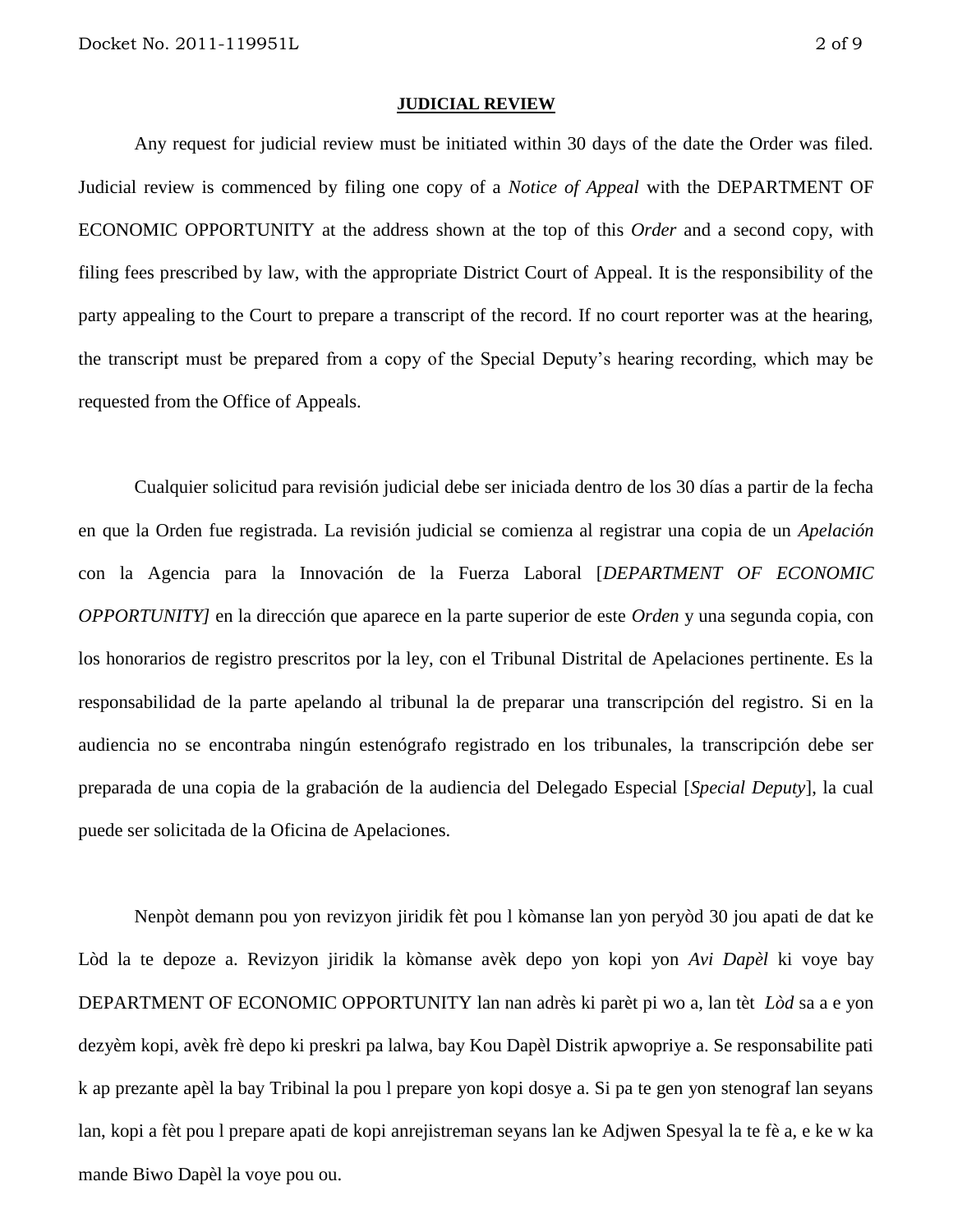DONE and ORDERED at Tallahassee, Florida, this day of **April, 2012**.



Altemese Smith, Assistant Director, Unemployment Compensation Services DEPARTMENT OF ECONOMIC OPPORTUNITY

FILED ON THIS DATE PURSUANT TO § 120.52, FLORIDA STATUTES, WITH THE DESIGNATED DEPARTMENT CLERK, RECEIPT OF WHICH IS HEREBY ACKNOWLEDGED.

Sherman Barnes \_\_\_\_\_\_\_\_\_\_\_\_\_\_\_\_\_\_\_\_\_\_\_\_\_\_\_\_ \_\_\_\_\_\_\_\_\_\_\_\_

DEPUTY CLERK DATE

#### **CERTIFICATE OF SERVICE**

**I HEREBY CERTIFY that true and correct copies of the foregoing Final Order have been furnished to the persons listed below in the manner described, on the \_\_\_\_\_\_\_ day of April, 2012**.

Shaner Barnes

SHANEDRA Y. BARNES, Special Deputy Clerk DEPARTMENT OF ECONOMIC OPPORTUNITY Unemployment Compensation Appeals 107 EAST MADISON STREET TALLAHASSEE FL 32399-4143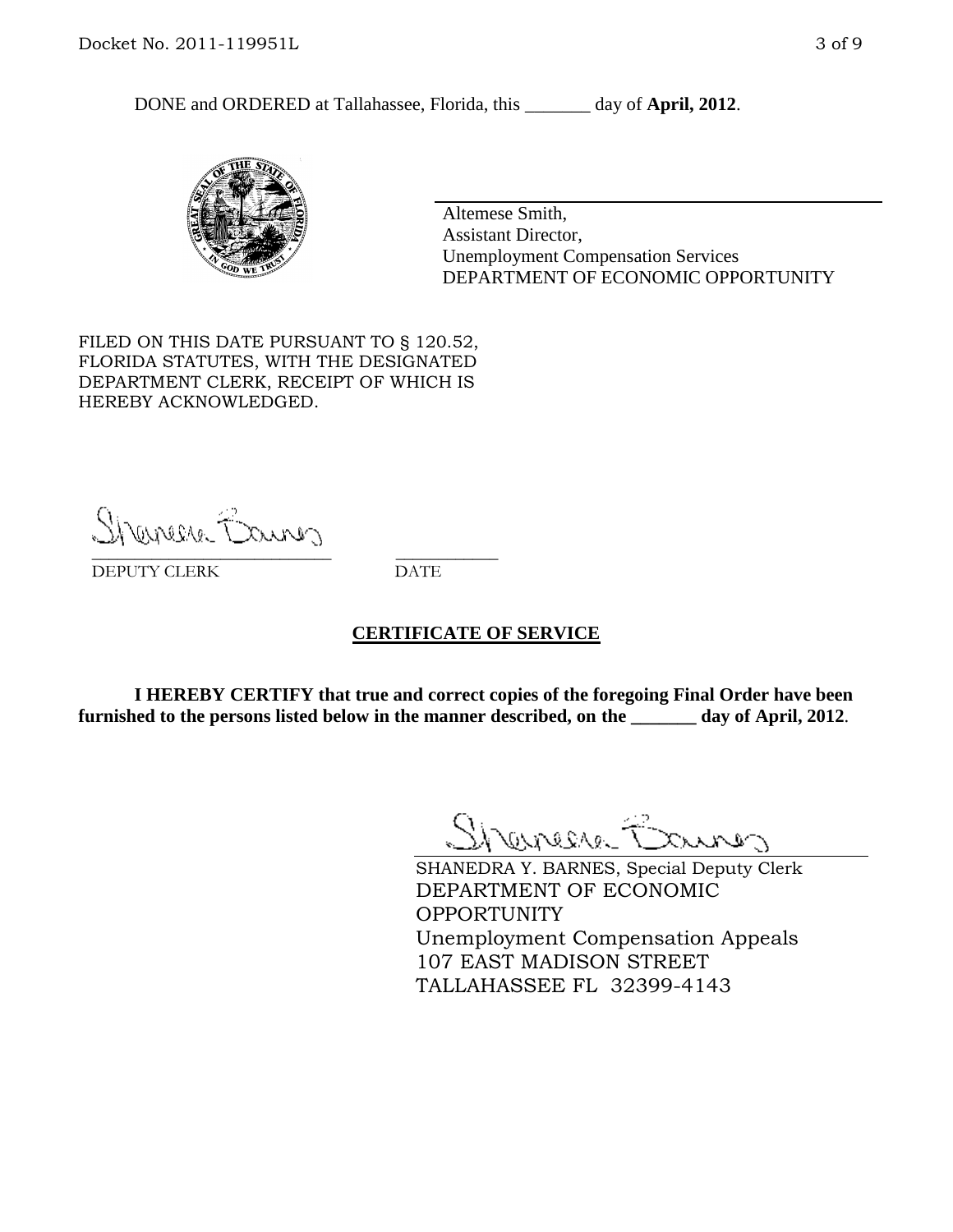By U.S. Mail:

HEMISPHERE TITLE COMPANY 14160 PALMETTO FRONTAGE RD STE 12 MIAMI FL 33016

State of Florida DEPARTMENT OF ECONOMIC OPPORTUNITY c/o Department of Revenue

DEPARTMENT OF REVENUE ATTN: VANDA RAGANS - CCOC #1 4624 5050 WEST TENNESSEE STREET TALLAHASSEE FL 32399

MIAMI TAX OFFICE ATTN: DOUGLAS CAMPBELL 8175 NW 12TH STREET SUITE 425 MIAMI FL 33126-1831

TURNER & ASSOCIATES LLP ATTN: STEPHEN C ENRIQUEZ CPA 15291 NORTHWEST 60TH AVE SUITE 100 MIAMI LAKES FL 33014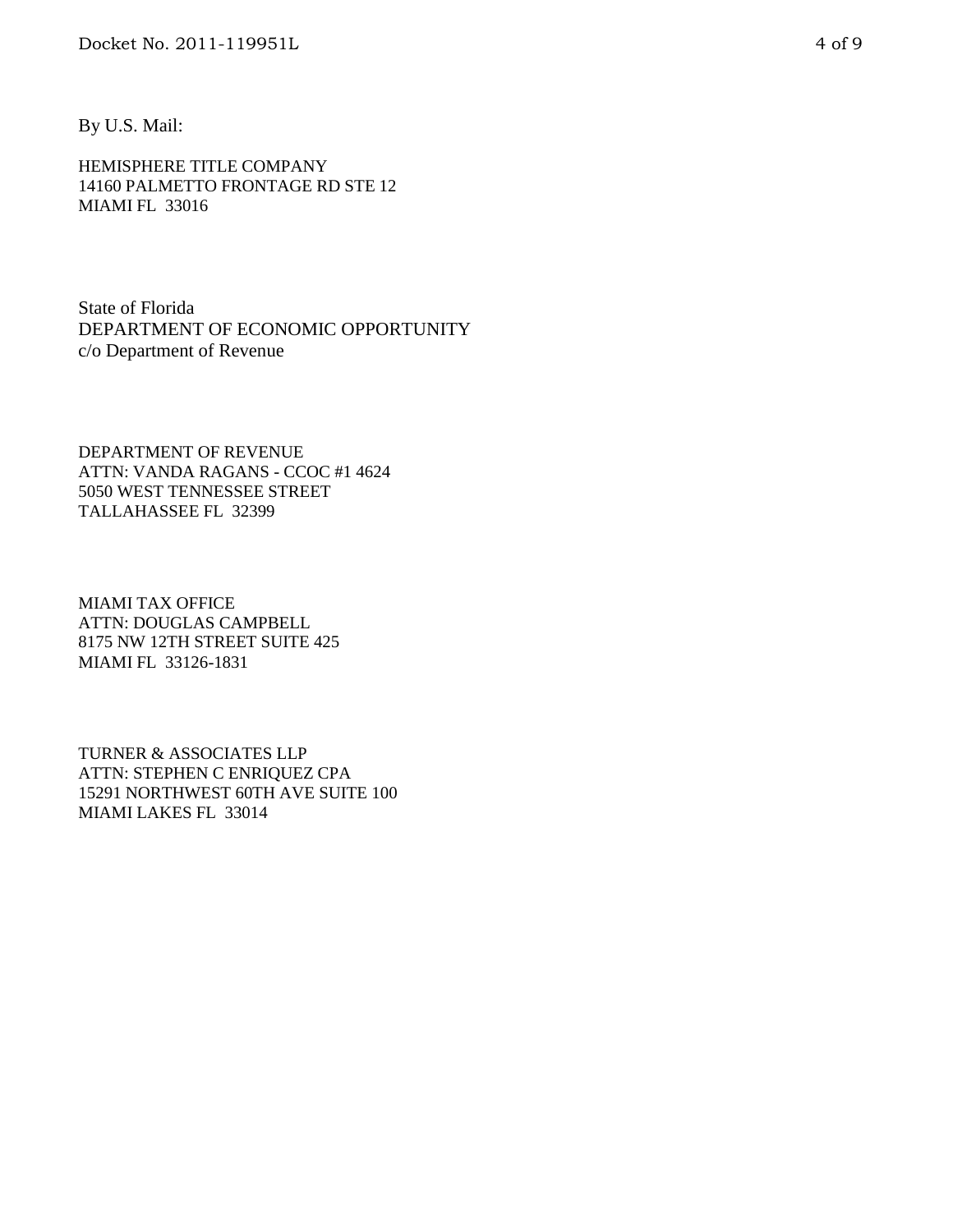# **DEPARTMENT OF ECONOMIC OPPORTUNITY Unemployment Compensation Appeals**

MSC 344 CALDWELL BUILDING 107 EAST MADISON STREET TALLAHASSEE FL 32399-4143

#### **PETITIONER:**

Employer Account No. - 1147862 HEMISPHERE TITLE COMPANY 14160 PALMETTO FRONTAGE RD STE 12 MIAMI FL 33016

#### **PROTEST OF LIABILITY DOCKET NO. 2011-119951L**

**RESPONDENT:** State of Florida DEPARTMENT OF ECONOMIC **OPPORTUNITY** c/o Department of Revenue

# **RECOMMENDED ORDER OF SPECIAL DEPUTY**

TO: Deputy Director, Director, Unemployment Compensation Services DEPARTMENT OF ECONOMIC OPPORTUNITY

This matter comes before the undersigned Special Deputy pursuant to the Petitioner's protest of the Respondent's determination dated August 15, 2011.

After due notice to the parties, a telephone hearing was held on January 31, 2012. The Petitioner, represented by the Petitioner's Certified Public Accountant, appeared and testified. The Respondent was represented by a Department of Revenue Tax Auditor III.

The record of the case, including the recording of the hearing and any exhibits submitted in evidence, is herewith transmitted. Proposed Findings of Fact and Conclusions of Law were not received.

#### **Issue:**

Whether services performed for the Petitioner constitute insured employment, and if so, the effective date of the Petitioner's liability, pursuant to Sections 443.036(19), (21); 443.1216, Florida Statutes.

Whether the Petitioner's corporate officers received remuneration for employment which constitutes wages, pursuant to Sections 443.036(21), (44), Florida Statutes; Rule 60BB-2.025, Florida Administrative Code.

NON-APPEARANCE: Whether there is good cause for proceeding with an additional hearing, pursuant to Florida Administrative Code Rule 60BB-2.035(18).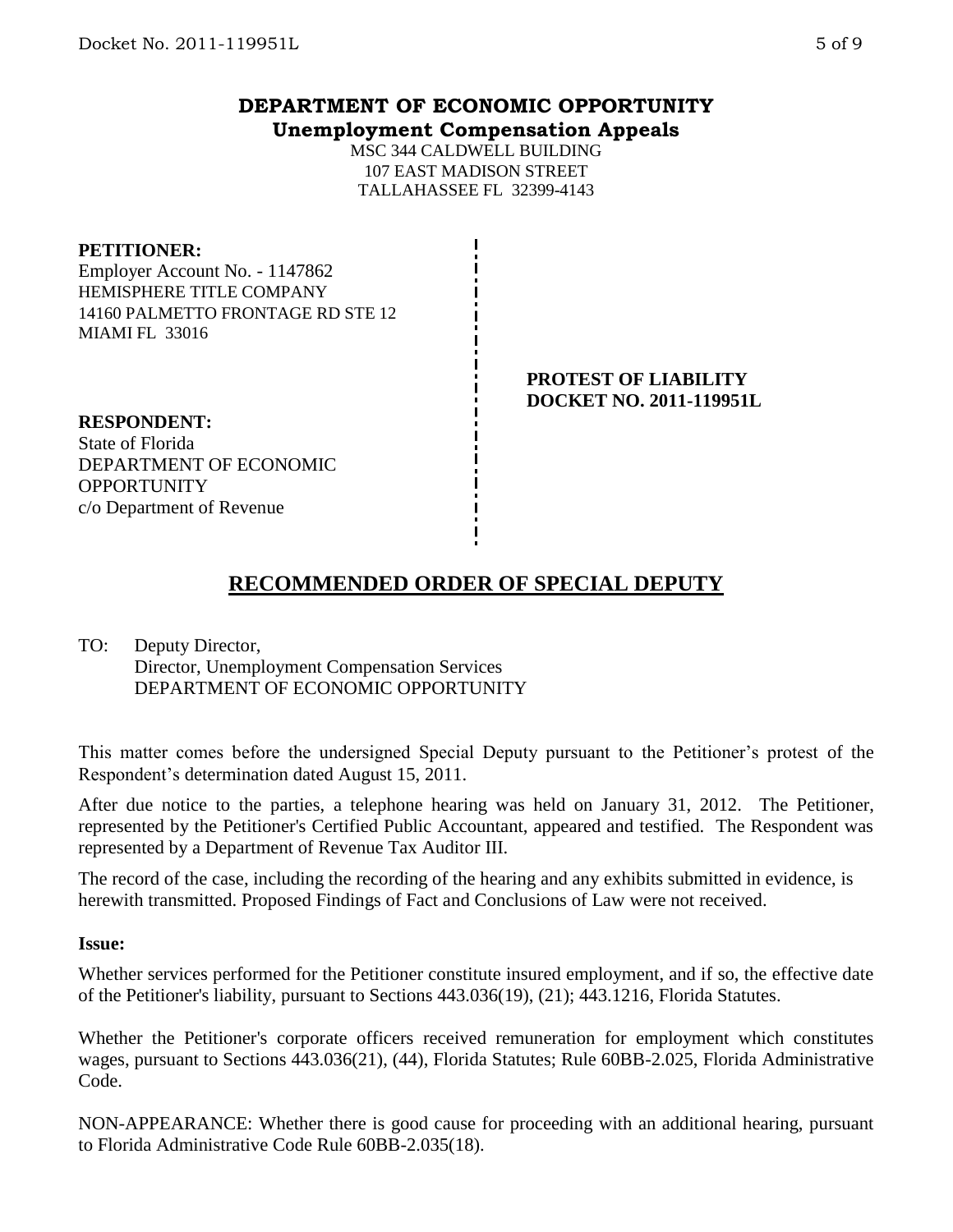### **Findings of Fact:**

- 1. The Petitioner is a subchapter S corporation which operates a title company. The Petitioner was selected by the Department of Revenue for an audit of the Petitioner's books and records for 2009 to ensure compliance with the Unemployment Compensation Law.
- 2. The audit was performed at the office of the Petitioner's Certified Public Accountant on February 7, 2011.
- 3. The audit revealed that the Petitioner has one corporate officer who is active in the business, Patricia Gonzalez. During 2009 the Petitioner reported wages of \$6,500 for Patricia Gonzalez and paid unemployment compensation tax on that amount. The tax auditor adjusted the amount of wages for Patricia Gonzalez by adding the ordinary business income attributed to the corporate officer on Schedule K-1 of the Petitioner's Form 1120S, *U.S. Income Tax Return for an S Corporation*, in the amount of \$35,399. The Petitioner does not contest the additional wages for Patricia Gonzalez.
- 4. The audit revealed that the Petitioner paid Christmas bonuses to three employees, in the total amount of \$1,590, which were not reported as wages for the three employees. The tax auditor added the bonuses to the total wages received by the three employees. The Petitioner does not contest the reclassification of the bonuses as wages.
- 5. The Petitioner issued nine 1099 forms in 2009. The tax auditor examined the forms but did not ask the Petitioner's Certified Public Accountant about the individuals to whom the 1099s were issued. The total of the nine 1099 forms is \$62,203.73 and the tax auditor reclassified all of those payments as wages.
- 6. One of the 1099 forms was issued to Jorge L. Fors, Esq. in the amount of \$7,231.15. Jorge L. Fors is an attorney who performed legal services for the Petitioner during 2009 as Jorge L. Fors, P.A. Jorge L. Fors, P.A. maintains a law office that is located at an address that is separate from the Petitioner's business location. Jorge L. Fors, P.A. submitted an invoice to the Petitioner for payment of services rendered.
- 7. One of the 1099 forms was issued to Ana L. Mirabal in the amount of \$4,150. Ana L. Mirabal is an individual who cleaned the Petitioner's offices after regular business hours. Ana Mirabel billed the Petitioner at the beginning of each month for the cleaning services which she performed.
- 8. On occasion the Petitioner performs services as the closing agent on real estate transactions. As the closing agent the Petitioner disburses the commissions earned by Realtors. At the end of 2009 the Petitioner issued 1099 forms to those Realtors. A *Form 1099-MISC* was issued to Keith Penny in the amount of \$9,202, Leslie Espinosa in the amount of \$3,783.20, Stella Penagos in the amount of \$3,656, and Xenia Rojas in the amount of \$11,367.50, all of which were for commissions disbursed during closing. The tax auditor reclassified each of those payments as wages.
- 9. The Petitioner issued a *Form 1099-MISC* in the amount of \$10,334.75 to Irenes Morales who performed services for the Petitioner as a part time worker. The tax auditor reclassified the payments made to Irenes Morales as wages. The Petitioner acknowledges that Irenes Morales was improperly classified as an independent contractor and does not contest the reclassification to employee by the tax auditor.
- 10. The Department of Revenue issued a *Notice of Proposed Assessment* on August 15, 2011, showing additional gross wages in the amount of \$99,192.73. The Petitioner's Certified Public Accountant filed a timely protest by letter dated August 17, 2011.
- 11. Pursuant to the Petitioner's protest a telephone hearing was scheduled to be held on December 19, 2011. The *Notice of Hearing Before Special Deputy* instructed the parties to provide the name and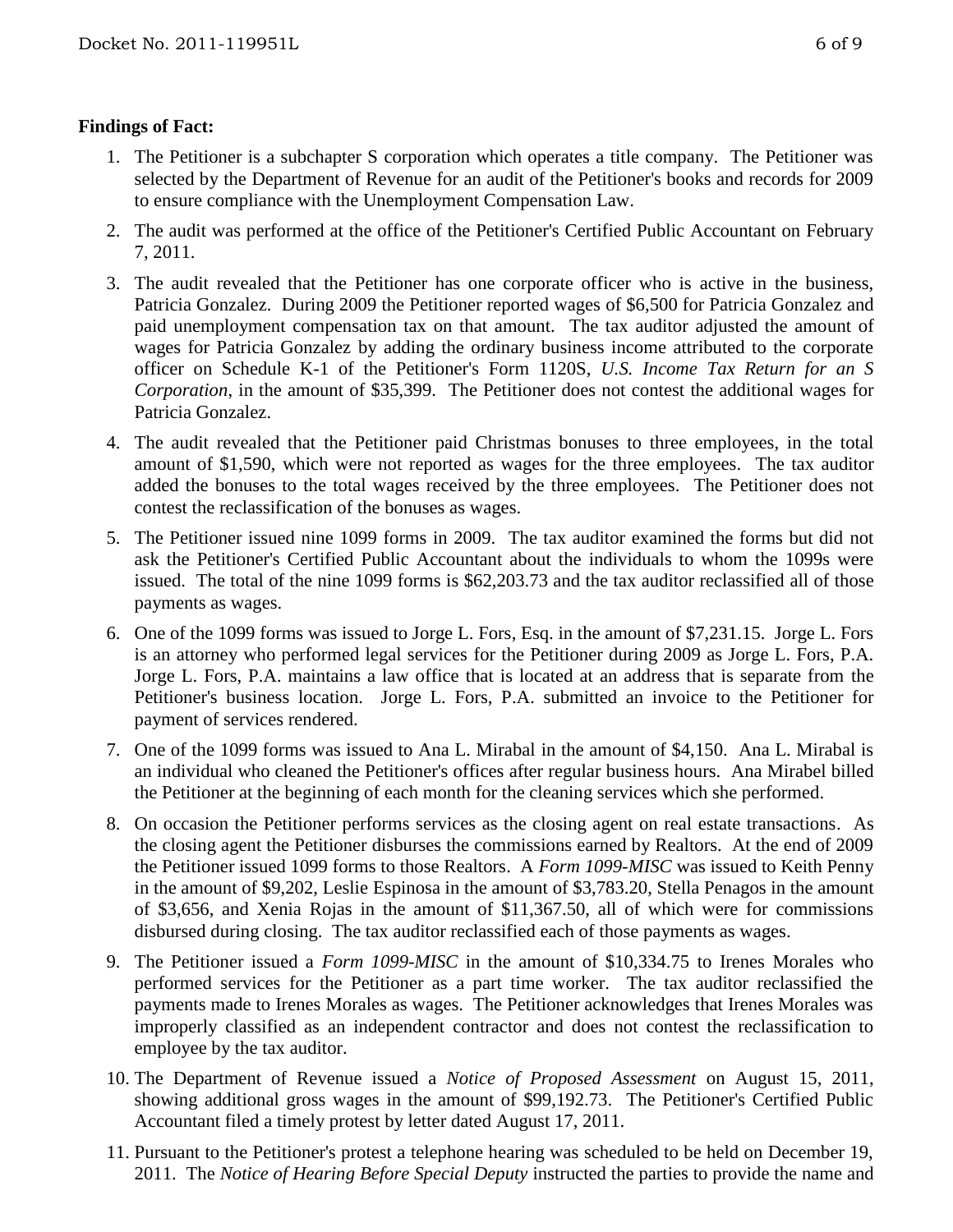telephone number of the person to be contacted for the hearing. The Petitioner's Certified Public Accountant complied with that instruction. On December 19, 2011, the special deputy unsuccessfully attempted to contact the Certified Public Accountant at the telephone number provided. The Certified Public Accountant was prevented from participating in the hearing due to illness. On December 20, 2011, the Certified Public Accountant requested that the appeal be reopened.

### **Conclusions of Law:**

- 12. Rule 60BB-2.035, Florida Administrative Code, provides:
	- (18) Request to Re-Open Proceedings. Upon written request of the Petitioner or upon the special deputy's own motion, the special deputy will for good cause rescind a Recommended Order to dismiss the case and reopen the proceedings. Upon written request of the Respondent or Joined Party, or upon the special deputy's own motion, the special deputy may for good cause rescind a Recommended Order and reopen the proceedings if the party did not appear at the most recently scheduled hearing and the special deputy entered a recommendation adverse to the party. The special deputy will have the authority to reopen an appeal under this rule provided that the request is filed or motion entered within the time limit permitted to file exceptions to the Recommended Order. A threshold issue to be decided at any hearing held to consider allowing the entry of evidence on the merits of a case will be whether good cause exists for a party's failure to attend the previous hearing. If good cause is found, the special deputy will proceed on the merits of the case. If good cause is not found, the Recommended Order will be reinstated.
- 13. Rule 60BB-2.035(19)(c), Florida Administrative Code, provides that any party aggrieved by the Recommended Order may file written exceptions to the Director or the Director's designee within 15 days of the mailing date of the Recommended Order.
- 14. The Petitioner did not participate in the December 19, 2011, hearing due to illness. The Petitioner exercised due diligence in promptly requesting that the protest be reopened. Thus, good cause has been established.
- 15. The Petitioner does not contest the tax auditor's finding that additional wages were paid to the active corporate officer, Patricia Gonzalez, in the amount of \$35,399. The Petitioner does not contest the reclassification of bonuses paid to three employees totallng \$1,590 as wages. The Petitioner does not contest the reclassification of the wages in the amount of \$10,334.75 paid to the part time employee, Irenes Morales. Thus, the Petitioner does not contest the reclassification of payments in the total amount of \$47,323.75 as wages.
- 16. The Petitioner does contest the reclassification of the payments made to the Petitioner's attorney and does contest the reclassification of the commissions disbursed to Realtors when the Petitioner provided services as closing agent.
- 17. The issue of whether services performed for the Petitioner constitute employment subject to the Florida Unemployment Compensation Law, is governed by Chapter 443, Florida Statutes. Section 443.1216(1)(a)2., Florida Statutes, provides that employment subject to the chapter includes service performed by individuals under the usual common law rules applicable in determining an employer-employee relationship.
- 18. The Supreme Court of the United States held that the term "usual common law rules" is to be used in a generic sense to mean the "standards developed by the courts through the years of adjudication." United States v. W.M. Webb, Inc., 397 U.S. 179 (1970).
- 19. The Supreme Court of Florida adopted and approved the tests in 1 Restatement of Law, Agency 2d Section 220 (1958), for use to determine if an employment relationship exists. See Cantor v.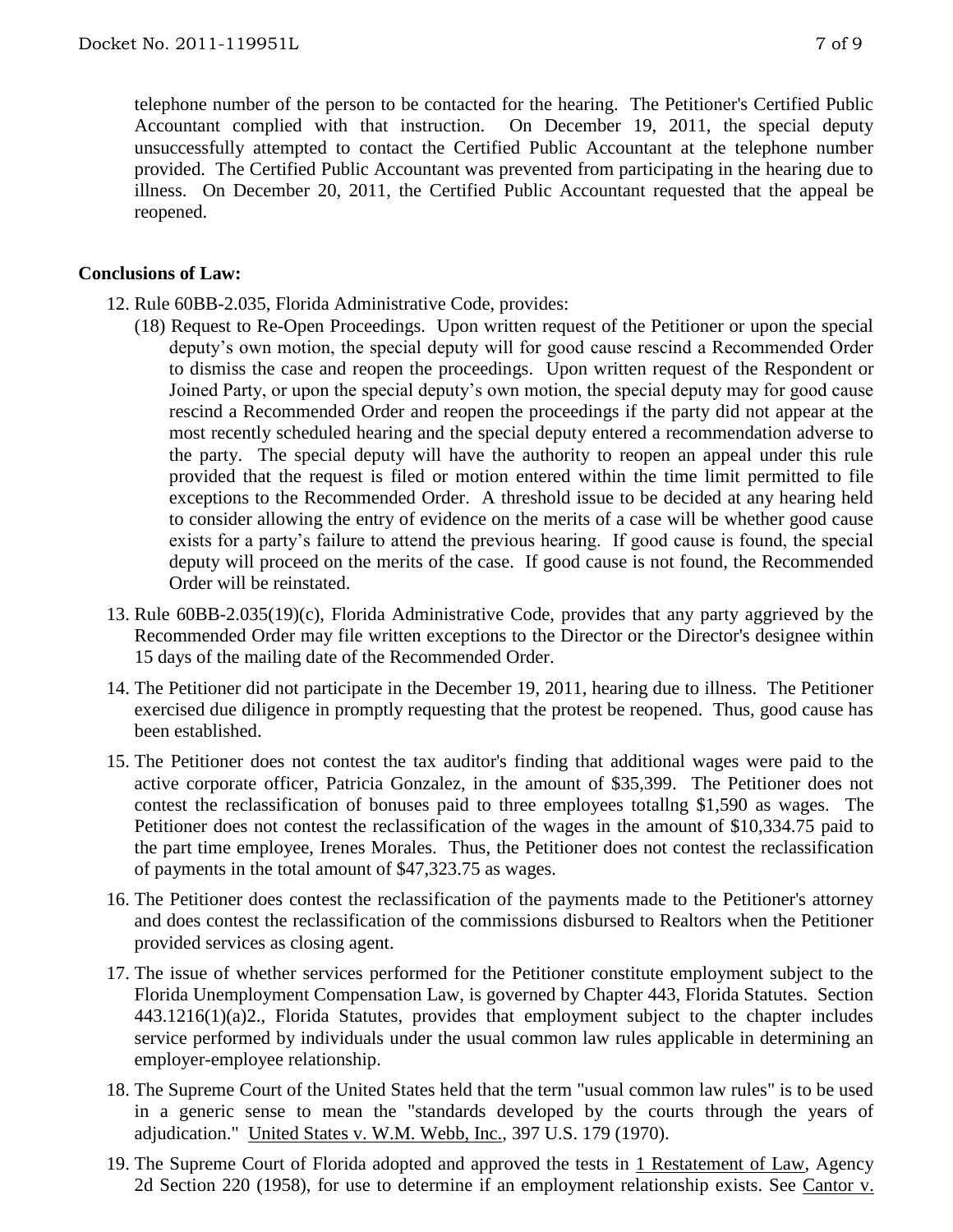Cochran, 184 So.2d 173 (Fla. 1966); Miami Herald Publishing Co. v. Kendall, 88 So.2d 276 (Fla. 1956); Magarian v. Southern Fruit Distributors, 1 So.2d 858 (Fla. 1941); see also Kane Furniture Corp. v. R. Miranda, 506 So.2d 1061 (Fla. 2d DCA 1987). In Brayshaw v. Agency for Workforce Innovation, et al; 58 So.3d 301 (Fla. 1st DCA 2011) the court stated that the statute does not refer to other rules or factors for determining the employment relationship and, therefore, the Agency is limited to applying only Florida common law in determining the nature of an employment relationship.

- 20. Restatement of Law is a publication, prepared under the auspices of the American Law Institute, which explains the meaning of the law with regard to various court rulings. The Restatement sets forth a nonexclusive list of factors that are to be considered when judging whether a relationship is an employment relationship or an independent contractor relationship.
- 21. 1 Restatement of Law, Agency 2d Section 220 (1958) provides:
	- (1) A servant is a person employed to perform services for another and who, in the performance of the services, is subject to the other's control or right of control.
	- (2) The following matters of fact, among others, are to be considered:
		- (a) the extent of control which, by the agreement, the business may exercise over the details of the work;
		- (b) whether or not the one employed is engaged in a distinct occupation or business;
		- (c) the kind of occupation, with reference to whether, in the locality, the work is usually done under the direction of the employer or by a specialist without supervision;
		- (d) the skill required in the particular occupation;
		- (e) whether the employer or the worker supplies the instrumentalities, tools, and the place of work for the person doing the work;
		- (f) the length of time for which the person is employed;
		- $(g)$  the method of payment, whether by the time or by the job;
		- (h) whether or not the work is a part of the regular business of the employer;
		- (i) whether or not the parties believe they are creating the relation of master and servant;
		- (j) whether the principal is or is not in business.
- 22. Comments in the Restatement explain that the word "servant" does not exclusively connote manual labor, and the word "employee" has largely replaced "servant" in statutes dealing with various aspects of the working relationship between two parties.
- 23. In Department of Health and Rehabilitative Services v. Department of Labor & Employment Security, 472 So.2d 1284 (Fla. 1<sup>st</sup> DCA 1985) the court confirmed that the factors listed in the Restatement are the proper factors to be considered in determining whether an employer-employee relationship exists. However, in citing La Grande v. B&L Services, Inc., 432 So.2d 1364, 1366 (Fla.  $1<sup>st</sup>$  DCA 1983), the court acknowledged that the question of whether a person is properly classified an employee or an independent contractor often can not be answered by reference to "hard and fast" rules, but rather must be addressed on a case-by-case basis.
- 24. Although the *Form 1099-MISC* was issued by the Petitioner to its attorney in the name of Jorge L. Fors, Esq., the correct legal entity is Jorge L. Fors, P.A., as shown on an invoice entered into evidence. Jorge Fors operates a law practice that is separate and distinct from the Petitioner's business. Thus, it is concluded that the services performed for the Petitioner by Jorge Fors do not constitute employment.
- 25. The evidence reveals that the Realtors did not perform any services for the Petitioner. As closing agent the Petitioner merely disbursed the commissions that were actually paid by the parties to the real estate transactions. The disbursement of commissions by the Petitioner does not constitute the payment of wages.